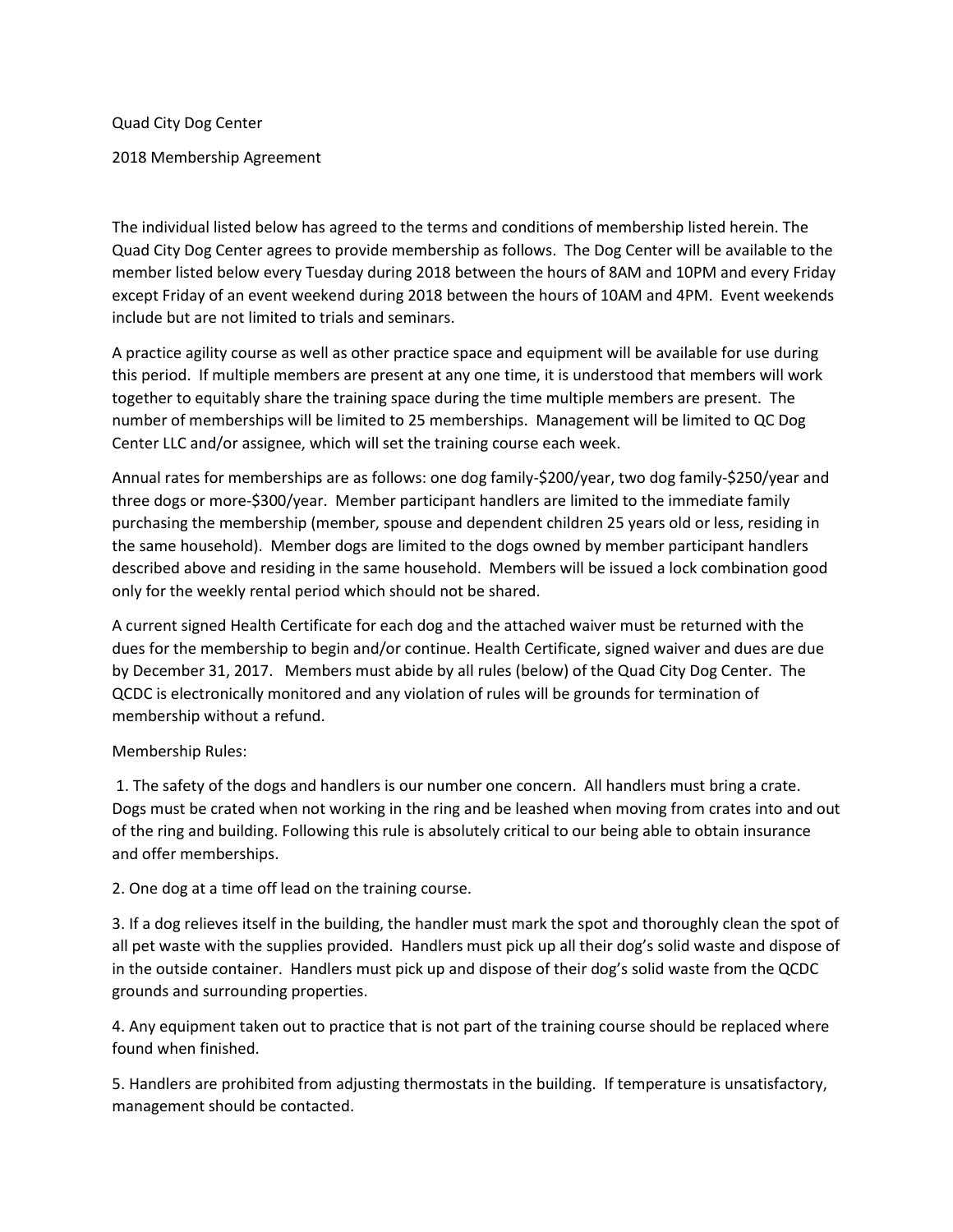6. Doors may not be propped open at any time.

7. Door combinations shall not be shared. Sharing combinations is grounds for revocation of membership. If combination is lost or stolen, the member shall report it to the management so that the combination can be deactivated and a replacement combination issued.

8. Handlers are prohibited from entering the office or the supply room without the express permission of the management. Handlers may not use the golf cart.

9. Handlers may use the upstairs matted area for puppy and obedience work.

10. Handlers are welcome to bring guest humans for observation only. Guest dogs are prohibited.

11. Handlers may not bring professional trainers for lessons during the members' only periods.

12. Member\handlers must turn off all lights (including restrooms) and make sure door is locked if they leave the building and no other members remain.

13. When multiple members are present, they should agree on a reasonable amount of work time on the course before rotating out to the next handler\dog team. If members can't agree, the default maximum work time will be 5 minute periods. Members may choose to remain for as many 5 minute rotations as they wish until the closing time of the building.